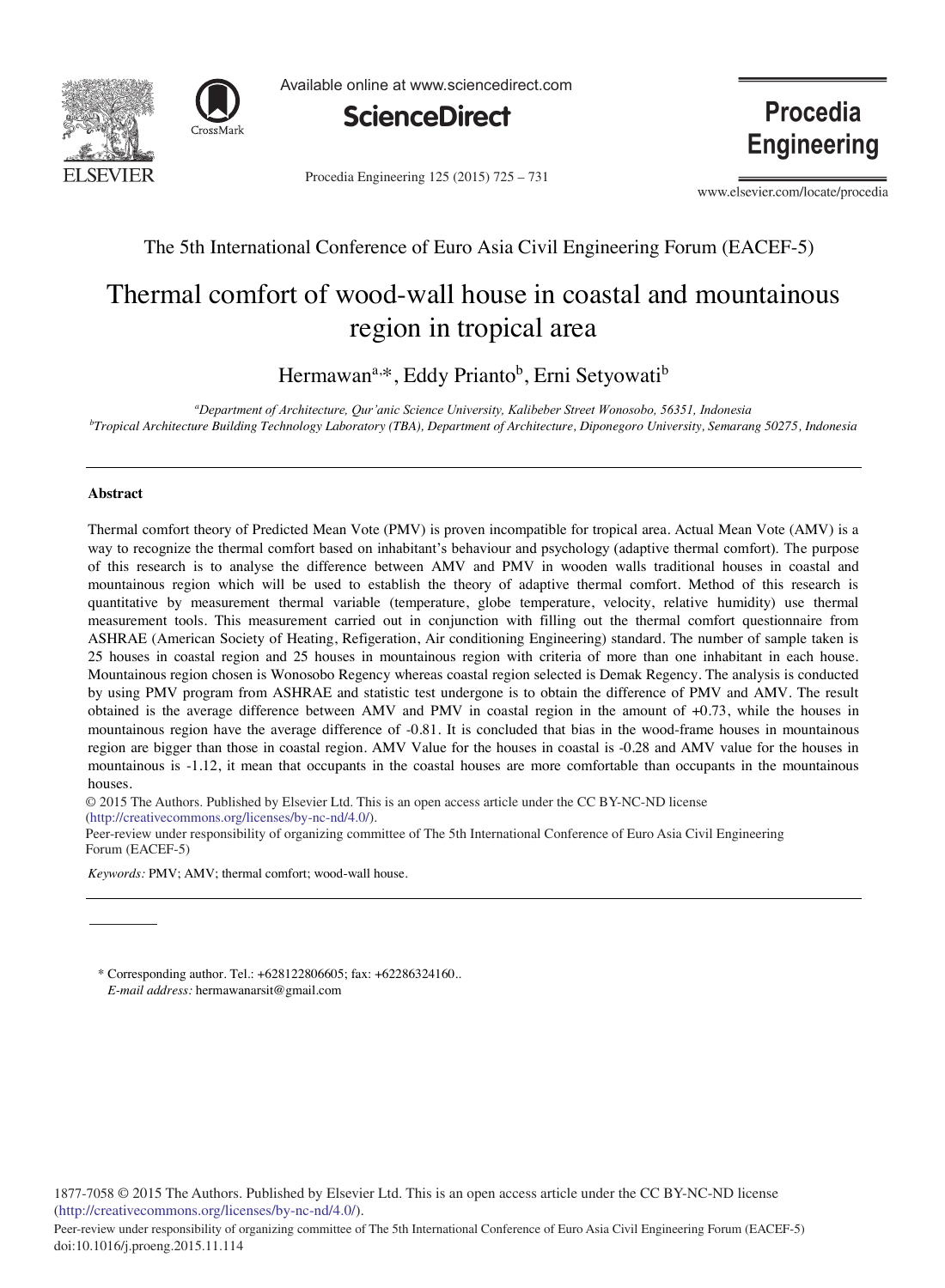#### **1. Introduction**

PMV (Predicted Mean Vote) is a thermal comfort theory that becomes a reference for many researches in predicting thermal comfort before 1990. PMV is a thermal comfort theory which is based on thermal balance. It discards the existence of adaptation so that it creates bias in several research locations, especially in buildings with natural ventilation [1,2,3]. Adaptive theory in thermal comfort (adaptive thermal comfort) emphasizes on three main categories influencing it, they are physiological adaptation, behavioral adaptation, and psychological adaptation. The measurement for those categories has been developed, such as in the using of AHP (The Analytic Hierarchy Process) in thermal comfort measurement in UK and China [4].

| Nomenclature |                                      |                 |                                   |
|--------------|--------------------------------------|-----------------|-----------------------------------|
| <b>PMV</b>   | Predicted Mean Vote                  | AMV             | Actual Mean Vote                  |
| Ta           | Air Temperature                      | <b>MRT</b>      | Mean Radiant Temperature          |
|              | Du Bois Skin surface area            | Top             | Operative Temperature             |
| Met          | Metabolism                           | C <sub>lo</sub> | Clothing                          |
| ET           | <b>Effective Temperature</b>         | SET             | Standard of Effective Temperature |
| <b>PPD</b>   | Predicted of Precentage Dissastified |                 |                                   |
|              |                                      |                 |                                   |

Considering the developing adaptive thermal comfort, Fanger, an inventor of PMV thermal comfort theory, reconducts the research and revises to PMV by adding a revision facor between 0.5 and 1, that can be used for a natural and ventilized building included in the standard of ASHRAE 55-2004 [5]. Yao and friends also make a revision by stating that the adaptive comfort theory is an unidentified black box. They also make a revision factor of  $\lambda$  as an adaptive factor of PMV to predict thermal comfort in natural and ventilized buildings [6].

Even though the standard of adaptive comfort has ben stated in ASHRAE and the revision factor for PMV has been founded, many researchers still check other buildings and locations. As a result, many adaptive thermal comfort models in other buildings and locations are generated [7,8,9,10,11]. The adaptive comfort theory has also generated theories about energy saving in buildings. It can be applied to buildings that become the objects of researches [12,13,14,15]. The application on information technology has also been conducted to sharpen the adaptive thermal comfort. It is done by making the adaptive thermal comfort model with fuzzy logic that use several parameters of adaptive thermal comfort based on black box theory [16]. The adaptive thermal comfort theory is resulted from field data from AMV (Actual Mean Vote).

Indonesia is an area of tropical rainforest that covers from areas of equator to  $15<sup>°</sup>$  to the north and south. The climate of humid tropic is characterized by precipitation (rain) and high humidity with mostly high temperature. The annual temperature is about  $23^{\circ}\text{C}$  in rainy seasons to  $38^{\circ}\text{C}$  in dry seasons. It is a little bit windy and it has medium to high sun radiation. The thermal exchange is low because the humidity is high. There are two seasons in every year, dry season in March to August and rainy season in September to February [17]. Some areas in Indonesia have different characteristics, although they are included in humid tropic areas. Those are plateaus or mountain ranges. It happens because there is a difference in the altitude of the areas. The variation of temperature in Indonesia is influenced by the altitude of the areas. There are three areas; they are plateau, plain, and coast (beach). From the characteristics of tropical areas stated by lipsmeier, mountain range in tropical areas is not included in the criteria mentioned previously. The mountain range in tropical areas has a cold temperature. The thermal intensity is from low to medium. However, there is still a similar criterion among those areas. All of the areas have two seasons. Although in certain condition there is snow in some areas, it cannot be considered into winter season [18]. Based on Houbolt theory, the correlation of temperature and the altitude location of sea surface shows that the maximum temperature in Indonesia decreases to  $0.57^{\circ}$ C for each elevation of 100 m height in areas under the latitude of 60 $^{\circ}$ C [19].

This study analyzes the difference between houses with timber walls in two areas with different altitude, in mountain range and beach areas. The mountain range area is represented by Wonosobo Regency, and the coastal area is represented by Demak Regency. Wonosobo Regency is one of regencies that is situated in central Java, Indonesia. It is an area that is confined by mountain range and mountains; they are Dieng Plateau and Sindoro Mountain. Meanwhile, Demak regency is located in the northern coast of Java. Based on the difference of those